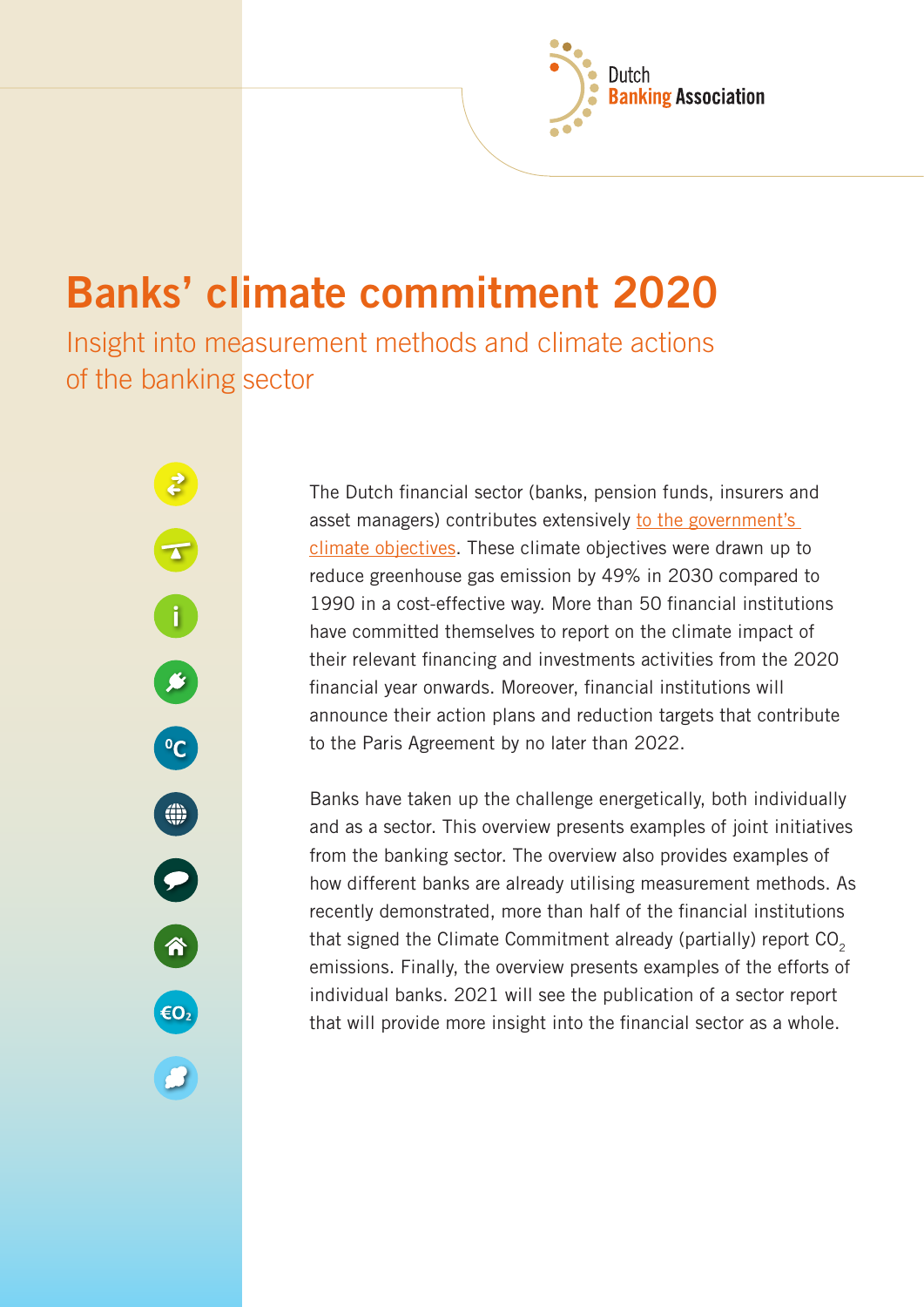## Examples **of joint initiatives in the banking sector**

- With the [Sustainable Housing Sector Collective,](https://www.adviseurduurzaamwonen.nl/home) mortgage advisers are offered a Sustainable Housing Adviser training course to better promote the importance of making people's homes sustainable.
- The Climate Risk Working Group, united under the **[Sustainable Finance Platform](https://www.dnb.nl/over-dnb/samenwerking/platform-voor-duurzame-financiering/index.jsp)**, published an [anthology](https://www.dnb.nl/binaries/Climate%20Risk%20Working%20Group_tcm46-389509.pdf) in which they describe how they manage climate risks in their portfolios and the major insights and challenges involved.
- The [UNEP Finance Initiative Principles for Responsible Banking](https://www.unepfi.org/banking/bankingprinciples/) make up the framework for the [Collective Commitment to Climate Action](https://www.unepfi.org/banking/bankingprinciples/collective-commitment/) that 37 international banks have joined, including a number of Dutch banks.

## Examples of **measuring and reporting**

- **ABN AMRO** reports using the PCAF method and aligns its portfolios with the Paris climate objectives. The climate impact is extensively measured (also scope 3) and is also expressed in monetised impacts in the [Impact Report.](https://www.abnamro.com/nl/images/Documents/010_Over_ABN_AMRO/Annual_Report/2019/ABN_AMRO_Impact_Report_2019.pdf)
- • **ASN Bank** and **Volksbank** already have a sustainable balance sheet due to their strict sustainability policy which excludes nonsustainable activities. The goal is a climate [positive balance sheet](https://www.asnbank.nl/over-asn-bank/duurzaamheid/klimaat/klimaatpositief-in-2030.html) in 2030.
- • **BNG Bank** conducted the [first measurement](https://www.bngbank.nl/Documents/Over%20BNG%20Bank/Jaarverslag%202019/BNG%20Bank%20Annual%20Report%202019.pdf#page=46) using the PCAF method in 2019. The method applied obtained *reasonable assurance* from an external accountant. It proved possible to calculate the climate impact for upwards of 90% of the bank's credit portfolio. The results of the second measurement are expected in late 2020.
- • **ING** reports annually on progress towards its commitment to align the bank's loan portfolio with the Paris climate objectives. In September 2019, ING published its first [progress report.](https://www.ing.com/Newsroom/News/Press-releases/ING-publishes-first-Terra-progress-report.htm) The second [Terra Progress](https://www.ing.com/Newsroom/News/Press-releases/ING-publishes-second-progress-report-on-climate-alignment.htm)  [Report](https://www.ing.com/Newsroom/News/Press-releases/ING-publishes-second-progress-report-on-climate-alignment.htm) was published in early October 2020. Furthermore, ING has published its annual report in accordance with the TCFD recommendations since 2017 and this year saw the publication of its first Climate Risk [Report.](https://www.ing.com/Newsroom/News/Climate-change-is-risky-business.htm)
- **NIBC** published its first [TCFD report](https://www.nibc.com/media/2746/nibc-tcfd-report.pdf) in 2020, which provides insight into climate risks related to balance sheet position and its own activities. NIBC has been working for some years on the [climate risks](https://www.nibc.com/media/2483/annual-report-nibc-holding-nv-2019.pdf#page=60) in its portfolios and has already made significant progress to decarbonise its balance sheet. NIBC actively contributes to PCAF and uses PCAF to analyse its portfolios.
- This year, **NWB Bank** measured the climate impact of [93% of its credit portfolio](https://nwbbank.com/nieuws/nwb-bank-heeft-klimaatimpact-kredietportefeuille-bijna-volledig-beeld) in accordance with the PCAF method.
- • **Rabobank's** [2019 annual report](https://www.rabobank.com/en/images/annual-report-2019.pdf#page=23) was its first report in line with TCFD recommendations. In addition, Rabobank recently examined the climate impact of its Dutch loan portfolio using the [PCAF method](https://www.rabobank.com/nl/images/rcc-11-ver12.pdf#page=14) for the first time. Rabobank is also transparent about its climate approach, climate ambitions and climaterelated products and services per business line in its [climate report.](https://www.rabobank.com/nl/about-rabobank/in-society/sustainability/articles/2020/our-climate-commitment-and-approach.html)
- **Triodos Bank** reported on the climate impact of a major share of its loans and investments for the first time in its [annual report 2018](https://annual-report-triodos.com/2018/executive-board-report/impact-and-financial-results/the-impact-of-our-finance.html). In its [annual report 2019,](https://annual-report-triodos.com/2019/executive-board-report/impact-and-financial-results/the-impact-of-our-finance/climate-impact-of-our-loans-and-investments.html) Triodos extended its climate impact reporting to 100% of its loans and investments.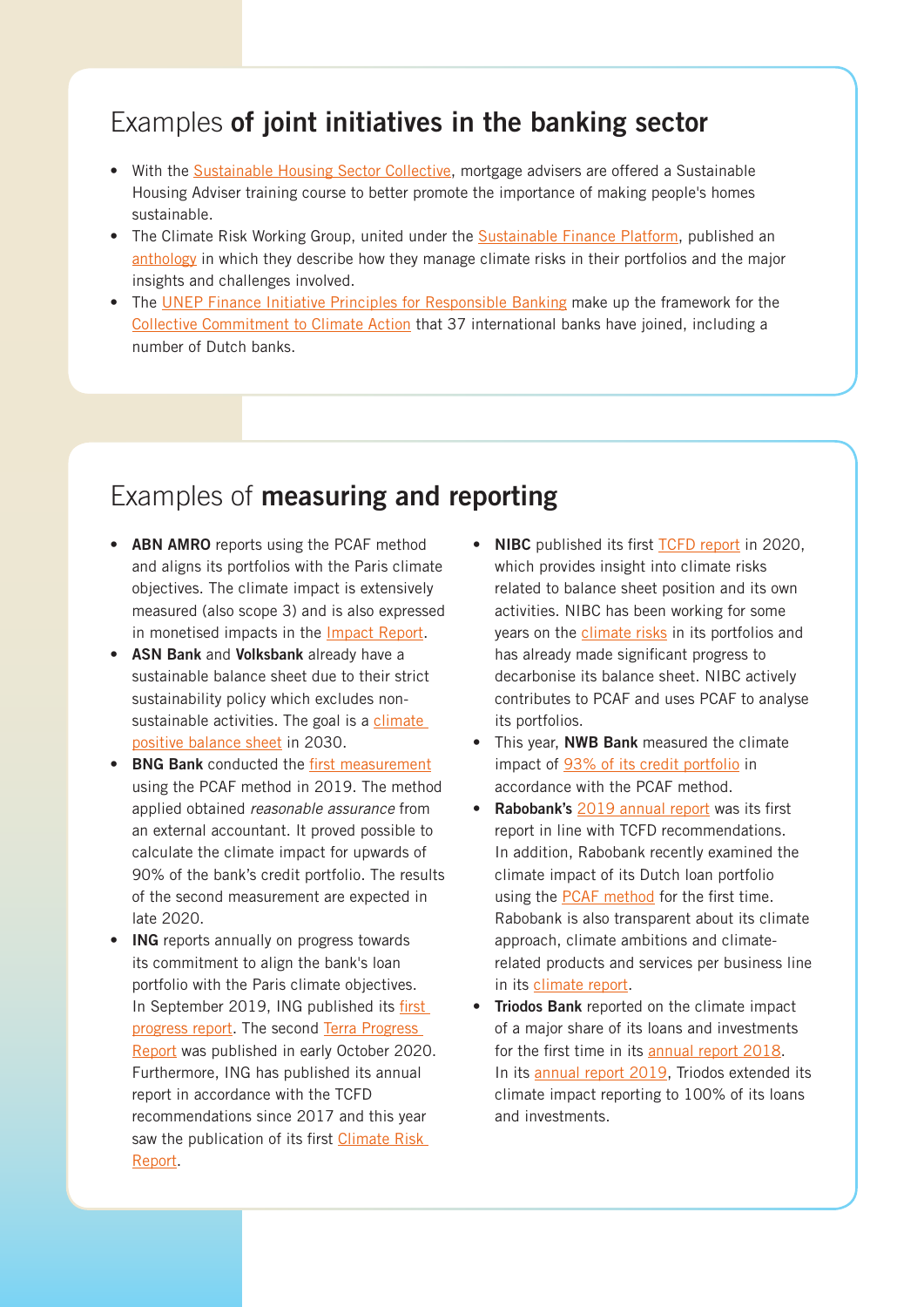# Examples **of actions, including climate objectives and financing arrangements**

#### ABN AMRO

- Has benchmarked its energy portfolio against the '*Paris Agreement objective*' in the publication [Guiding a bank's energy](https://www.abnamro.com/nl/images/Documents/040_Duurzaamheid/080_Reporting/2020/ABN_AMRO_Guiding_Energy_Portfolio_to_Paris_2020.pdf) portfolio [to Paris](https://www.abnamro.com/nl/images/Documents/040_Duurzaamheid/080_Reporting/2020/ABN_AMRO_Guiding_Energy_Portfolio_to_Paris_2020.pdf) and has demonstrated how it and its energy clients can become *Paris Proof*.
- Has published a new [Climate Statement](https://www.abnamro.com/nl/images/Documents/040_Duurzaamheid/070_Sustainability_policy/ABN_AMRO_Climate_Statement.pdf) in which it states that it supports the transition to a 'net zero economy in 2050'.
- Is also making good progress with its Mission [2030 strategy,](https://www.abnamro.com/en/images/Documents/010_About_ABN_AMRO/Annual_Report/2019/ABN_AMRO_Integrated_Annual_Review_2019.pdf#page=36) with the average energy label of the mortgage portfolio being brought to energy label A.

#### ASN Bank / de Volksbank

- ASN Green Projects Fund finances Europe's [largest floating solar park.](https://www.asnbank.nl/nieuws-pers/asn-groenprojectenfonds-financiert-grootste-drijvende-zonnepark-van-europa.html)
- On behalf of Environmental Finance, Volksbank received the [green bond of the year](https://www.environmental-finance.com/content/awards/green-social-and-sustainability-bond-awards-2020/winners/green-bond-of-the-year-bank-de-volksbank.html)  [award](https://www.environmental-finance.com/content/awards/green-social-and-sustainability-bond-awards-2020/winners/green-bond-of-the-year-bank-de-volksbank.html) and issued [Tier 2 green bonds](https://www.devolksbank.nl/pers/de-volksbank-geeft-als-eerste-bank-in-europa-met-succes-achtergestelde-groene-tier-2-obligaties-uit) in July 2020, becoming the first bank in Europe to do so.
- The [Home Improvers](https://www.woningverbeteraars.nl) Platform, which went live this year, aims to provide a full-service solution to home-owners wishing to green their property.

#### BNG Bank

- Municipalities and housing associations with the highest sustainability score are eligible for financing from the [Sustainable Municipalities](https://www.bngbank.com/funding/sustainability-bond)  [Bond](https://www.bngbank.com/funding/sustainability-bond) and the [Sustainability Bond Social](https://www.bngbank.com/funding/sustainability-bond-social-housing)  [Housing.](https://www.bngbank.com/funding/sustainability-bond-social-housing)
- [BNG Sustainability Fund](https://www.bngduurzaamheidsfonds.nl) (administered by the Dutch Municipal Housing Incentive Fund, SVn) finances small-scale, business initiatives that contribute to the sustainability objectives of municipalities and provinces.
- Until mid-2019, BNG Bank made the Social [Public Real Estate Scan](https://www.bngbank.nl/financiering/maatschappelijk-vastgoed-scan) available to its customers free of charge. This resulted in a

total of 5 million  $m<sup>2</sup>$  of surface area being analysed for sustainable possibilities and the reduction of carbon emissions.

#### ING

- No longer provides financing for coal-fired [power plants or coal mines](https://www.ing.com/Newsroom/News/ING-further-sharpens-coal-policy-to-support-transition-to-low-carbon-economy.htm) and will wind down existing financing arrangements to all but zero in 2025. Direct exposure to this industry dropped by 22% in 2019.
- Has provided billions in financing to energy [projects](https://www.ing.com/Sustainability/Our-Stance/Energy.htm). From wind farms, solar energy and geothermal energy to energy efficiency in the built environment and in production lines, electric vehicles and circular solutions. For example, ING provided  $E1.19$  billion in financing to renewable electricity production.
- Various sustainable financing products have been developed to support a transition to sustainable operations in line with the international climate objectives. For example, **[Green Bonds](https://www.ing.com/Sustainability/Sustainable-business/ING-Green-Bond.htm) and the [Sustainability](https://new.ingwb.com/en/sustainable-finance/sustainability-improvement-loans)** [Improvement Loan](https://new.ingwb.com/en/sustainable-finance/sustainability-improvement-loans), which have a lower interest rate provided sustainability agreements are honoured.

#### NIBC Bank

- Has launched [Lot Mortgages](https://www.nibc.nl/over-nibc/nieuws/nieuws/nibc-expands-originate-to-manage-business-with-new-mortgage-label/), a new mortgage label that seeks to make sustainability accessible and affordable for home-owners.
- Issued a collateralized loan obligation fund [\(CLO\)](https://www.nibc.com/about-nibc/newsroom/newsroom/nibc-brings-the-first-clo-fully-compliant-with-esg-best-practices) with the best practices of ESG investing. With the goal of increasing the number of sustainable investments and expanding transparency in the market for leveraged loans.
- Made its own business operations more sustainable by investing in the energy efficiency of its headquarters in The Hague and using [100% sustainable energy](https://www.nibc.com/about-nibc/sustainability/) in all NIBC offices worldwide.